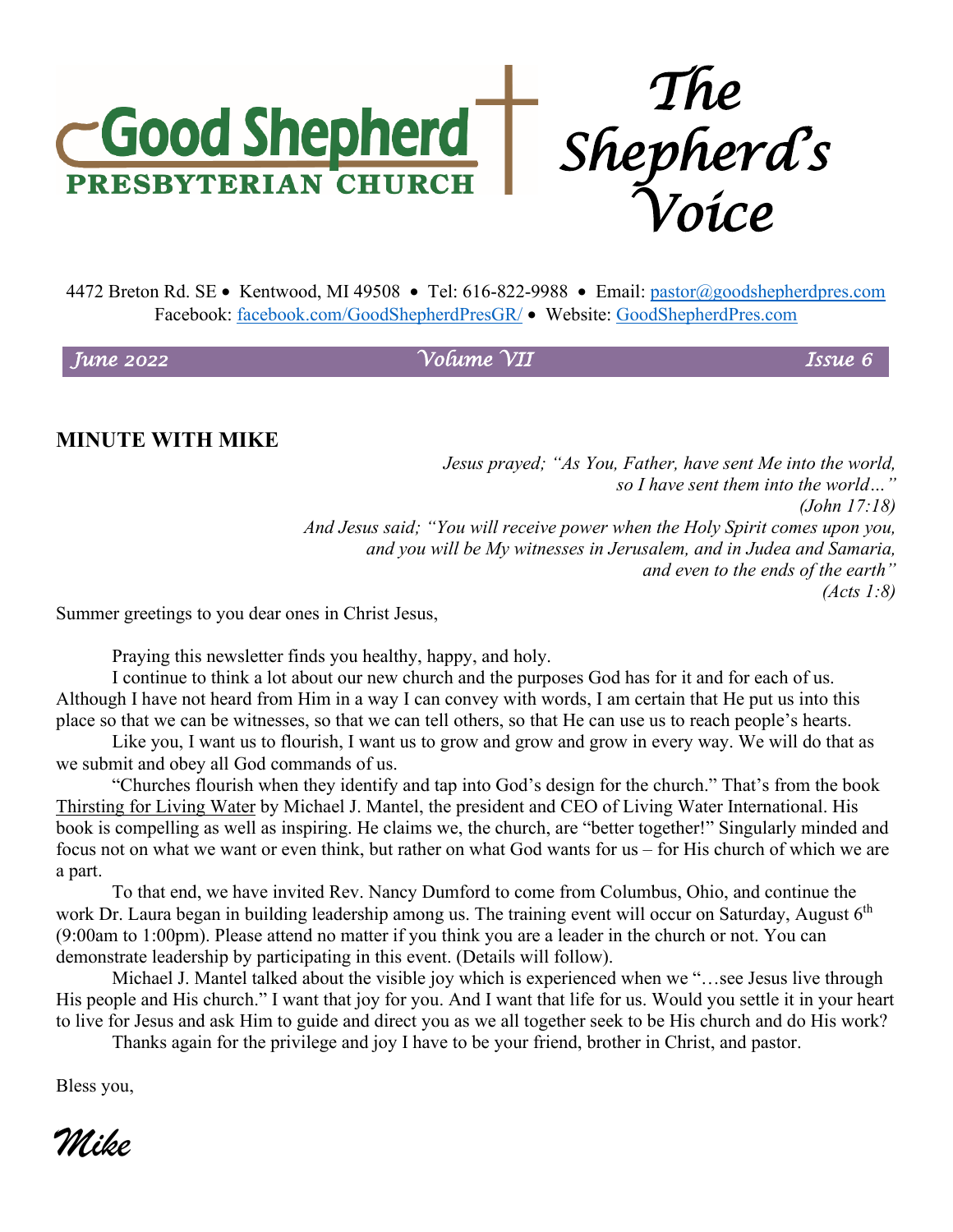### **SESSION NEWS**

The 79th Stated Meeting of the Session of Good Shepherd Presbyterian Church was called to order Monday, May 23, 2022, at 7:30 PM on Zoom, Pastor Mike Baynai, Moderator.

**Devotions and Prayer –** Elder Gary Lehmann provided devotions and the opening prayer.

**Roll & Determination of a Quorum:** Present: Moderator Pastor Mike Baynai; Ruling Elders Robert Adams, Bill Keating, Gary Lehmann, Betty Rittersdorf; and Asst. Clerk Jim Miller. Absent: Asst. Pastor Dr. Laura Smit. *A quorum was present.*

#### **Clerk's Report**

**Next Communion** will be observed on Sunday, June 5, 2022; the last communion was observed Sunday, May 1, 2022.

#### **Membership**

| Active Membership as of 4/7/2022  | 43  |
|-----------------------------------|-----|
| Active Membership as of 5/23/2022 | 43. |

#### **Correspondence**

● I emailed the presbytery regarding Mike and Laura being the voting commissioners for the next presbytery meeting.

#### **Miscellaneous**

● A fellowship dinner signup form was created and been left in the church for the past two weeks. So far, about four households have signed up.

#### **Worship Services**

| Attendance | 4/3/2022  | 44 adults at GSPC             |
|------------|-----------|-------------------------------|
| Attendance | 4/10/2022 | 40 adults at GSPC             |
| Attendance | 4/17/2022 | 40 adults, 7 children at GSPC |
| Attendance | 4/24/2022 | 38 adults at GSPC             |
| Attendance | 5/1/2022  | 35 adults, 3 children at GSPC |
| Attendance | 5/8/2022  | 33 adults at GSPC             |
| Attendance | 5/15/2022 | 26 adults at GSPC             |
| Attendance | 5/22/2022 | 34 adults at GSPC             |

#### **Treasurer's Report 4/30/2022**

| \$34,469.78     | <b>TOTAL CASH AVAILABLE</b>     |
|-----------------|---------------------------------|
| $-()$           | CD#2 (Northpoint Bank)          |
| $+$ \$25,734.84 | CD#1 (Northpoint Bank)          |
| $+$ \$8,734.94  | Cash on Hand as of $03/31/2022$ |

#### (LESS FOLLOWING COMMITTED FUNDS)

| -\$0         | Accrued Joyful Noise offerings |
|--------------|--------------------------------|
| $-$ \$839.50 | Building Fund (Summary below)  |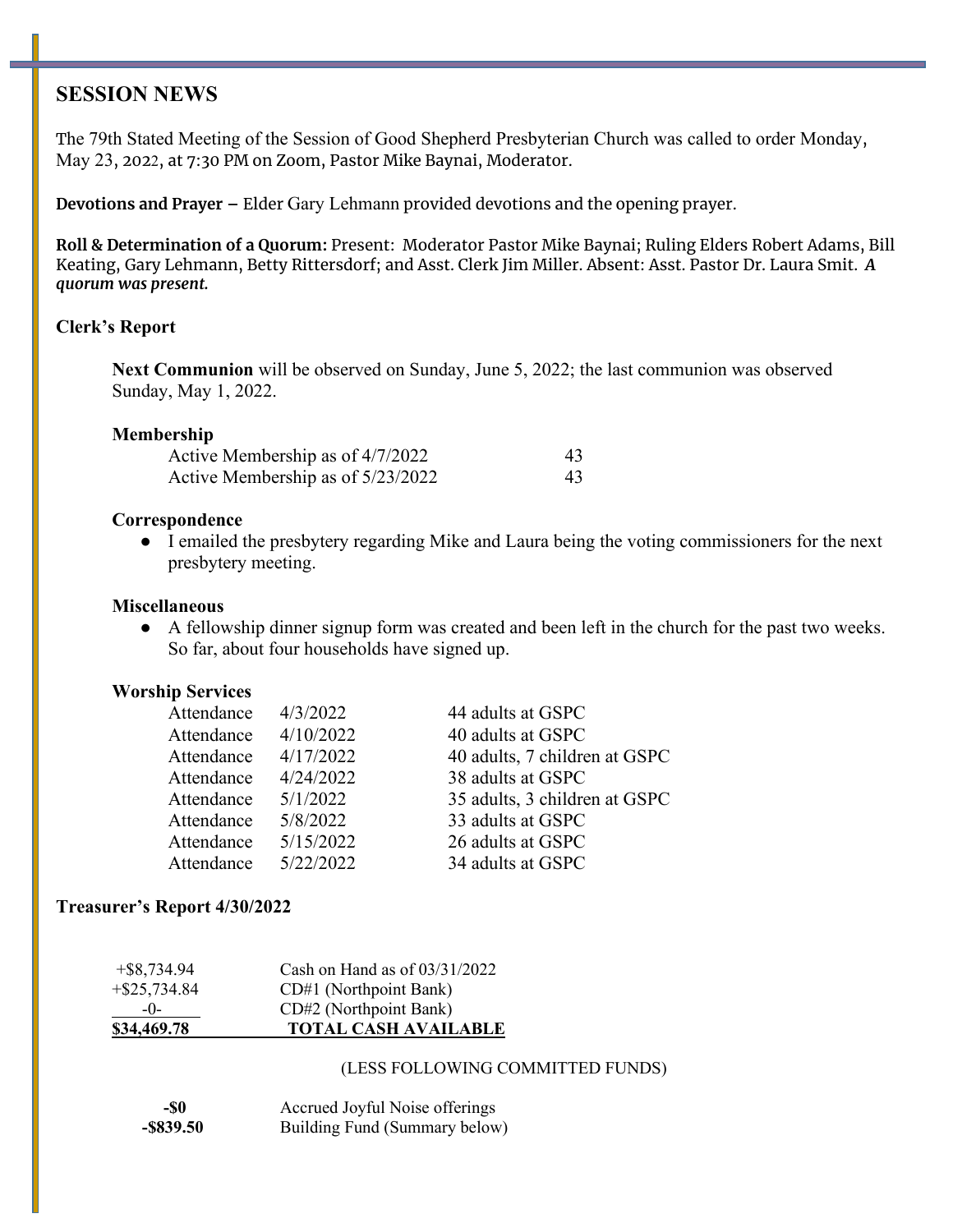#### **\$33,630.28 Uncommitted Funds Available**

#### Notes:

- Uncommitted funds, as of end of March, were \$39,530.3334,065.66. Our LOSS in April was an additional \$435.38, due to increases to moving expenses.

#### **INTERIM BUILDING FUND BUDGET TO COMPLETE (as of Apr 30, 2022)**

#### **Irish**

|                        | -0- Balance Due (\$9,219 paid versus \$8,625 budgeted) |
|------------------------|--------------------------------------------------------|
| Extra Outlets $=$      | \$275                                                  |
| Second Bathroom $=$    | $$8,130$ (only item budgeted at $$8,625$ )             |
| 6' versus $3'$ doors = | \$814                                                  |

#### **Mark**

| $Paining =$   | \$2,900                                                  |
|---------------|----------------------------------------------------------|
| $C$ arpet $=$ | \$5,000                                                  |
| Kitchen $=$   | \$2,500                                                  |
|               | -0- Balance Due (\$13,000 paid versus \$10,400 budgeted) |

#### **GSPC**

| Folding Tables $(8)$ = | \$0 due - (\$998.76 paid)                                                                         |
|------------------------|---------------------------------------------------------------------------------------------------|
| $Refrigerator =$       | \$0 due $-$ (\$519.99 paid)                                                                       |
| Sign balance $=$       | \$0 due - (\$6,464 paid versus \$6,000)                                                           |
| $Pulpit/Altar =$       | \$0 due - (pulpit-\$321.36 $\&$ communion table-\$412.34 - both paid)                             |
| Cross balance $=$      | \$387.50 due (1/2 down - \$387.50 paid)                                                           |
| $Miscellaneous =$      | \$452 due – (Moving piano from New Jersey)                                                        |
| $Miscellaneous =$      | $0$ due – (keys- $$36.31$ , moving chairs- $$318$ , cabinet pulls- $$45.13$ , TV surge protector- |
|                        | \$31.79, bathroom cabinets - \$58.28, entrance sign lettering - \$50, literature rack -           |
|                        | $$126.08$ , and entrance table - $$82.44$ - all paid)                                             |
|                        | \$839.50                                                                                          |

**Potential Additional Costs**: Camera, Bulletin Board, Raised Verse letters, Air filtration, etc.

**CURRENT REMAINING ANTICIPATED EXPENSES: \$839.50 (remaining of \$32,908.04 of an updated total for move) [TOTAL ALREADY PAID = \$32,068.54]**

**PLEASE NOTE: The Building Fund has grown from \$22,000 to \$29,757 to the current of \$32,068.04, due to many changes (i.e., larger doors, 2 platforms, extra outlets, shelf, and electronics cabling, etc.)** 

A motion was made to cash out the CD at Northpoint Bank, putting \$10,000 into a new CD or possibly a business account at Lake Michigan Credit Union, and \$15,000 into the church's checking account. **The motion was seconded and passed unanimously.**

Bill will investigate the possibility of a commercial account and interest rate at LMCU.

**Consent Agenda –** The Clerk and the Treasurer have moved to approve their respective reports, and to approve the minus for all session and congregational meetings (as amended) which have been held since the last session meeting. **The motion was seconded and passed unanimously.**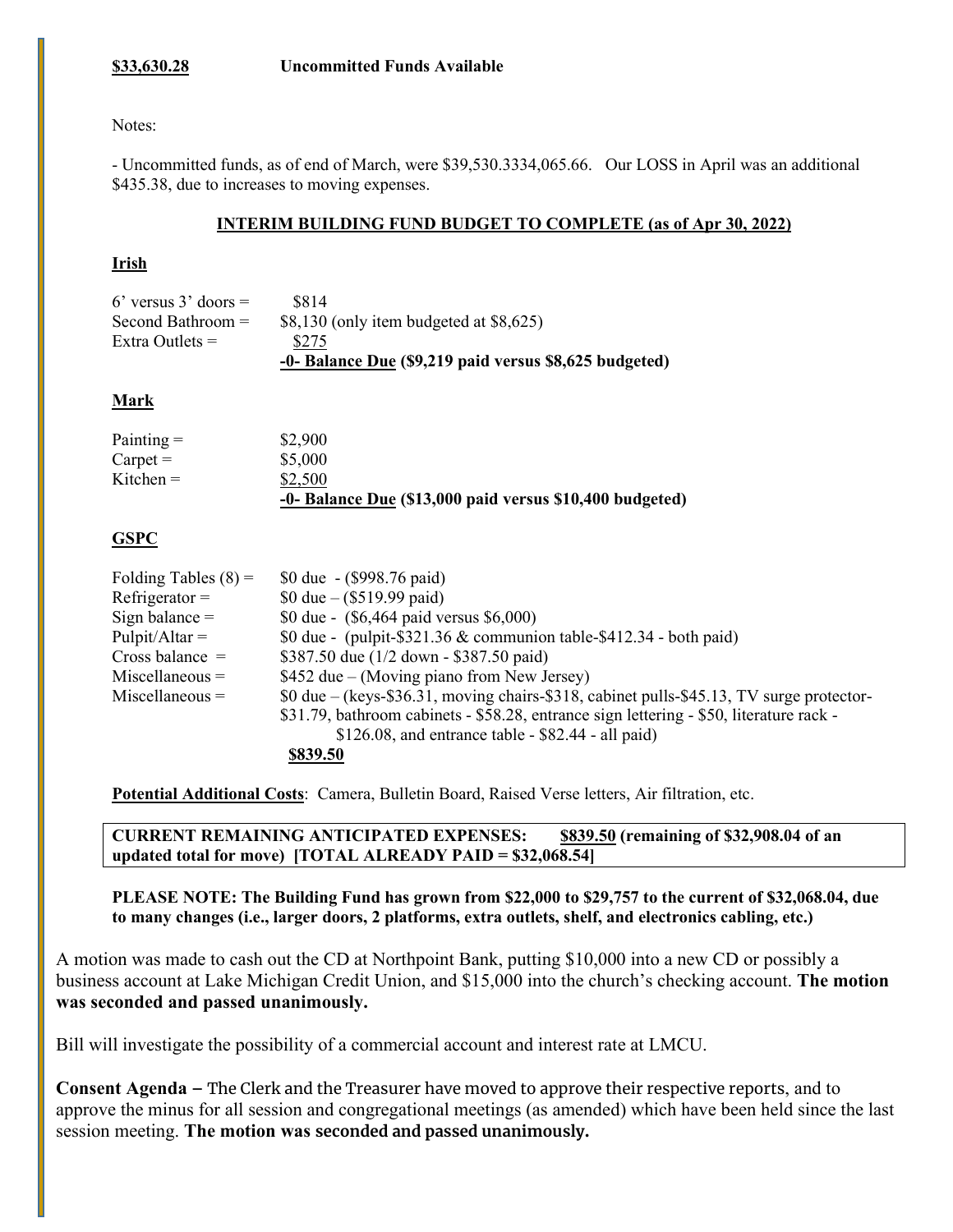### **Assistant Pastor —** Dr. Laura will be preaching June 19 and 26.

### **Upcoming Dates**

- June 5 Pentecost
- June 12 Installation of newly elected elders and deacons.
- June 12 Mike will be conducting a memorial for Pat Doorn.
- July 3 Will be Ken Miyagi's last day at GSPC before going to Princeton.
- August 6 Nancy Dumford will be conducting part 2 of leadership training. Session agreed to reimburse her for mileage.

### **Pastor**

● Mike is considering a new members' class. He will ask those that might be interested.

### **Worship Service**

- During the summer months, the session agreed to serve communion on the 1st and 3rd Sundays of the month, and to include both wine and grape juice.
- The "Ephraim" piano has been canceled due to irregularities with the shipping company. We are still waiting for our check to be refunded to us.

# **Adult Education**

There has been some interest expressed in restarting the adult Bible study, possibly mid-week. Robert will survey the congregation about possible times, locations, and topics for both summer and fall.

### **Brooks Memorial Scholarship**

• Jim reported that three people have been awarded the scholarship, and checks should be mailed in July. The scholarship fund balance is currently \$9,141.

### **Mission, Website, and Newsletter**

- Dana Lehmann will be invited to write an article for the newsletter about how to donate to the little girl who has undergone several heart surgeries that the church has been praying for for some time.
- The session agreed to spend \$100 on Facebook ads as a way to reach potential new members. Robert will look into details.
- The Grand Rapids Scottish Society asked about meeting in the church space. The session agreed that they could use the space without cost, as long as they kept the space clean.

# **Personnel and Nominating Team**

• The session will hold a meeting after church on June 5 to discuss the potential new pastoral "team" model.

# **Fellowship**

- Robert reported that a few people have signed up for the Fellowship Feasts. The session agreed to start with who we have, and hopefully that will build excitement and entice others to sign up.
- Pastor expressed interest in a "learning luncheon" once per quarter, possibly inviting an external speaker to attend. Session supported the idea.
- Possible outdoor services this summer?

# **Next Presbytery Meeting** — **October**

**Next Session Meeting —** The next session meeting will be **Thursday, July 7, 2022 7:30pm on Zoom**.

**Closing Prayer** – Pastor Mike closed the meeting with prayer; adjourned at approximately 9:30 PM.

Respectfully submitted, Robert Adams. Clerk of Session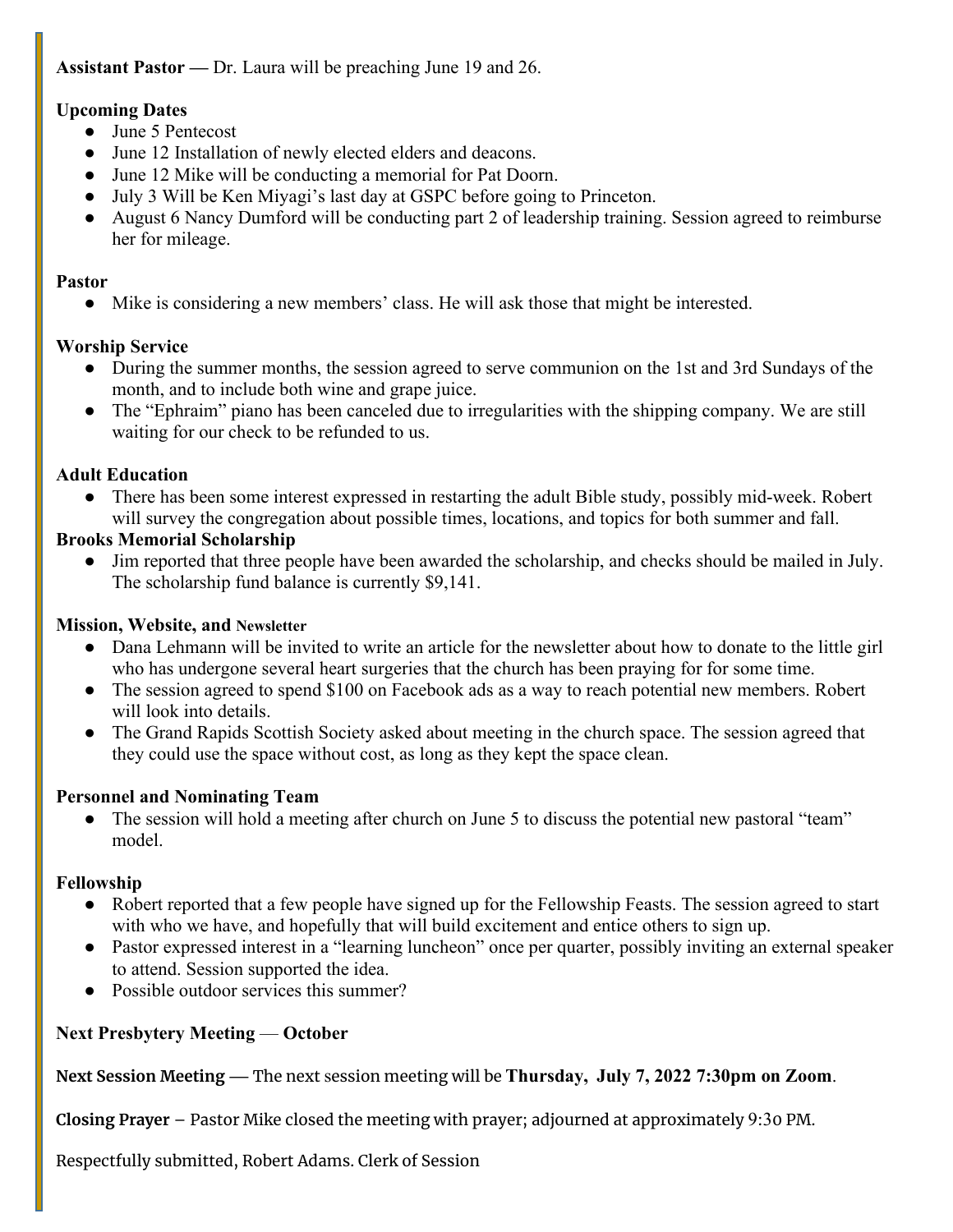# **MINUTES OF MAY 22, 2022 CONGREGATIONAL MEETING**

A meeting of the Congregation of Good Shepherd Presbyterian Church was held Sunday, May 22, 2022, at Good Shepherd immediately following the 10:00 AM worship service.

- 1. The meeting was called to order and opened with a prayer at 11:00 AM by the Moderator, Rev. Michael C. Baynai.
- 2. Purpose of the meeting: To vote on nominations for Elder and Deacon.
- 3. Gary Lehman presented the names of two nominations for the session: Jim Miller and Bill Keating. There were no nominations from the floor. The motion was unanimously carried to accept the slate of members, as presented.
- 4. Gary then presented Bettye Kay as a nomination for Deacon. There were no nominations from the floor. The motion was unanimously carried to accept the slate of members, as presented.
- 5. The meeting was adjourned at 11:10 AM with a closing prayer by Pastor Laura Smit.

# **DATES – JUNE**

- 1st Wednesday: Prayer Call 7:00pm
- 2nd Thursday: Bible Study at Grand Village (Barb's home) at 1:00pm
- 3<sup>rd</sup> Friday: Men's Breakfast Devotional at (Bob Evans) – 9:30am
- 5th Sunday: Worship and Communion at 10:00am
- 12<sup>th</sup> Sunday: Session meeting after church
- 5<sup>th</sup> Sunday: Devotion at Samaritas (the Woods) 2:30pm
- 8th Wednesday: Prayer Call 7:00pm
- 9th Thursday: Bilyea's Home group meeting at 1:00pm
- 9th Thursday: Bible Study at Grand Village (Barb's home) at 1:00pm
- 12<sup>th</sup> Sunday: Worship and Installation of Newly Elected Officers at 10:00am
- 12<sup>th</sup> Sunday: Memorial Service for Pat Doorn 1:30pm
- 15th Wednesday: Prayer Call at 7:00pm
- 18th Saturday: PRC's Life Walk
- 19th Sunday: Worship and Communion at 10:00am
- 19<sup>th</sup> Sunday: Devotional at Grand Village (Barb's home) at 2:00pm
- 20th Monday: Newsletter deadline
- 22nd Wednesday: Prayer Call at 7:00pm
- 23rd Thursday: Bilyea's Home Group meeting 1:00pm
- 23rd Thursday: Bible Study at Grand Village (Barb's home) at 1:00pm
- 26<sup>th</sup> Friday: Ladies Luncheon at First Wok (44<sup>th</sup>) Street) at 1:00pm
- 26th Sunday: Worship at 10:00am

26th Sunday: Devotional at Brook Crest (Joan's home) at 2:30pm

29th Wednesday: Prayer Call at 7:00pm

# **LOOKING AHEAD**

- July 3 Sunday: Goodbye to Brother Ken as he leaves for Princeton Seminary
- July 7th Thursday: Session Zoom meeting at 7:30pm
- July 17th Sunday: Hymn-sing 5:00pm
- August 6th Saturday: Leadership training and luncheon 9:00am – 1:00pm
- August 17th Wednesday: Lunch-n-Learn at 11:30am Guests, Judge Randy and Marsha Heckman

# **SERVING**

5th: Preaching - Pastor Mike

Musician - Marjorie Boerema Special Music - Adams family Communion Bread - Rachel Wahome Officiating at the Table - Henry Gachini and Robert Adams

Greeting - Bill & Sandee Keating Sound Booth - Liam and Seamus Adams Fellowship Host - Cammi and Faywen

Adams

Cleaning this week - Keatings

12<sup>th</sup>: Preaching - Pastor Mike Liturgist - Dr. Laura Marjorie Boerema - Musician Special Music - Dana Bilyea and Dana Lehmann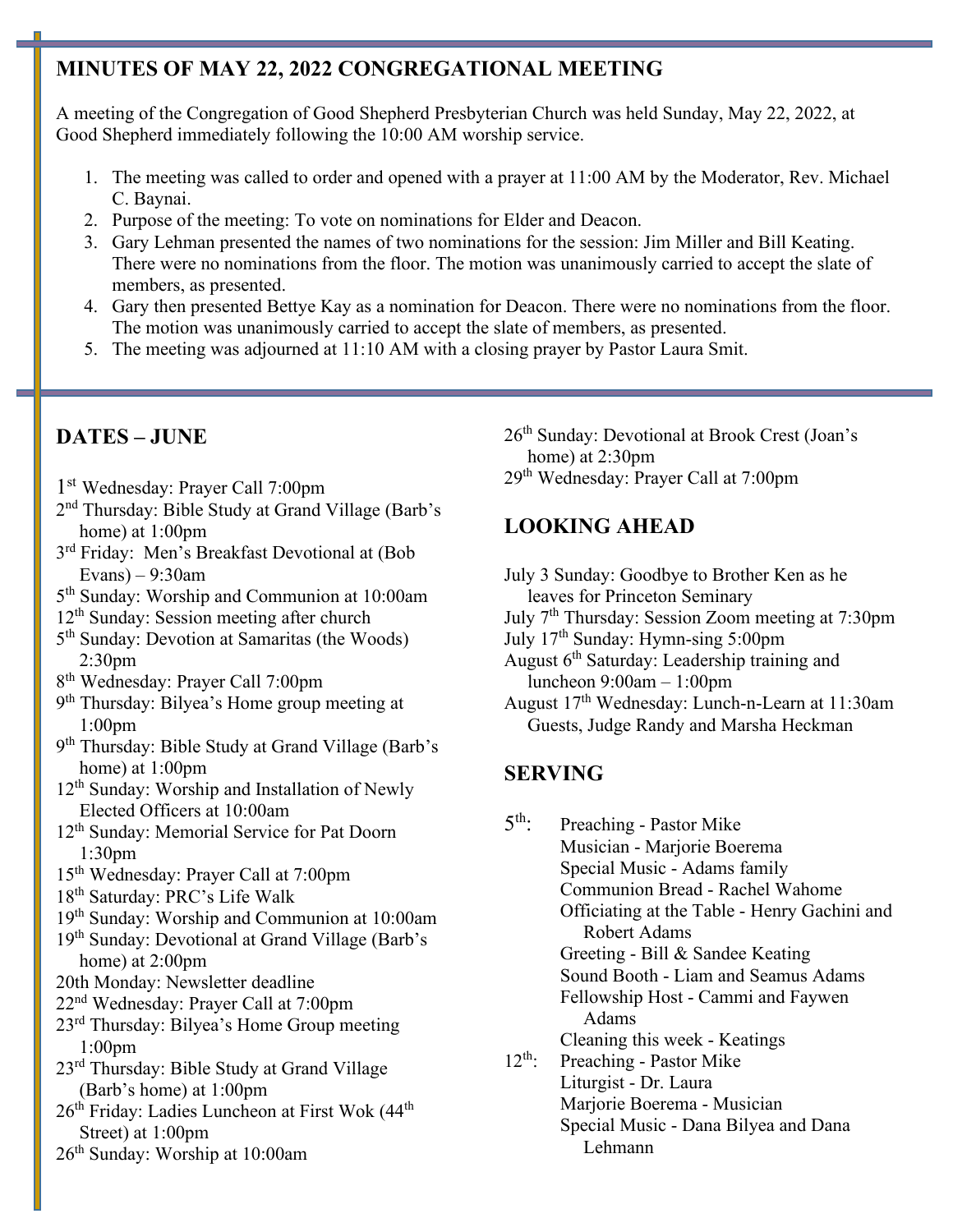Greeting - Diane Solomon & Marilyn Potgeter Sound Booth - Liam and Seamus Adams Fellowship Host - Dana Bilyea Cleaning this week - Henry, Bev & Dana B.

- 19<sup>th</sup>: Preaching Dr. Laura Liturgist - Pastor Mike Communion Bread - Rachel Wahome Officiating at the - Table Henry Gachini Maureen Sweet - Musician Special Music - Mercy Kamau Greeting - Roger & Marie Zoerner Fellowship Host - Al Schumacher Sound Booth - Gary & Dana Lehmann Cleaning this week - Rachel and Mercy  $26<sup>th</sup>$ : Preaching - Dr. Laura
	- Liturgist Pastor Mike Musician - Maureen Sweet Special Music - Henry Gachini & Rachel Wahome Greeting - Henry Gachini and Mercy Kamau Sound Booth - Gary & Dana Lehmann Fellowship Host - Joyce VanderLaan Cleaning this week – Mike & Donna

# **CHURCH CLEANING SCHEDULE**

Week of May 1-7: The Adams Family Week of May 8-14: Mike & Donna Week of May 15-21: Henry, Bev and Dana B. Week of May 22-28: Rachel and Mercy Week of May 29-June 4: Bill and Sandee

### **LADIES LUNCHEON**

You're invited to join some of the ladies of the church meeting at First Wok on 44<sup>th</sup> Street at 1:00 PM each last Friday of the month at 1:00pm. It's a great time of prayer and fellowship as the "sisters" meet with Pastor Mike. (Everyone is "Dutch.") For more information contact Pastor Mike at (616) 822-9988.

# **MEN OF THE CHURCH**

The Men of the Church meet every FIRST FRIDAY of the month at 9:30am at Bob Evans (Kalamazoo Ave. at M6). After a brief devotional and prayer, the gents enjoy a breakfast and great conversation. All are welcome to join us.

# **PRAYER OPPORTUNITY**

Are you wanting to pour out your heart before the Lord? You have an opportunity to do so each week on Wednesday at 7:00pm. Join Pastor Mike, Dr. Laura and others as we together, "pour out our hearts before Him".

 Dial-in-number: 1-602-580-9612 Access Code: 6914064

# **LADIES LUNCHEON**

You're invited to join some of the ladies of the church each LAST FRIDAY of the month at 1:00pm, meeting at First Wok on 44th Street. It's a great time of prayer and fellowship as the "sisters" meet with Pastor Mike (everyone is "Dutch"). For more information contact Pastor Mike at (616) 822- 9988.

# **BIRTHDAYS & ANNIVERSARIES**

- 5 Scott/Shauna Gipe (Anniv.)
- 9 Barb Bailey
- 10 Jaicilynn Vanderberg
- 24 Ayla Lehmann

# **LUNCH AND LEARN**

Join us on Wednesday, August 17 at 11:30am for our first Lunch-n-Learn luncheon. Our special guests will be the Honorable Randy and Marsha Heckman who will share with us some of their experiences in sharing their love of the Lord Jesus with others. We'll have a "boxed" lunch from Horrocks for all those planning on attending. The lunches will be made up of ham sandwiches at a cost of \$10.00 per lunch. Please speak with Pastor Mike for more details and be sure to sign up.

# **HYMN SING**

We'll hold a good old-fashioned hymn-sing on Sunday July 17 at 5:00pm. Marjorie has agreed to play and after singing a dozen or so of your favorite old hymns, we serve up dishes of ice cream. Please be sure to sign up.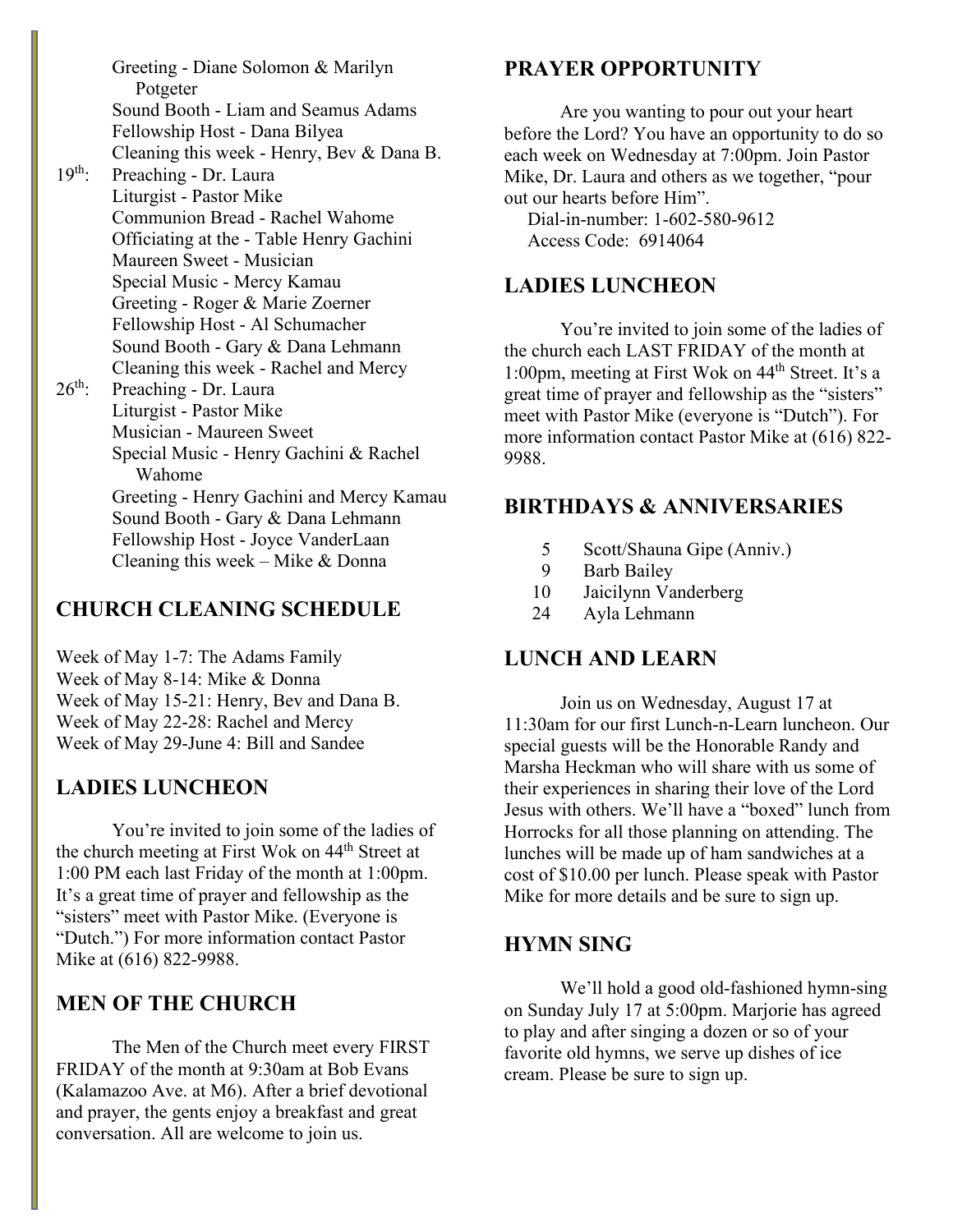### **COMMUNION THIS SUMMER**

After celebrating communion every Sunday during the Lenten season, the Session has considered the benefit of having communion more often. It has been decided that for the summer months (June, July and August) we will have communion on every first and every third Sunday.

 Additionally, we will be introducing real wine to the congregation. Please note carefully the communion trays will contain BOTH grape juice and real wine. They will be clearly distinguished from one another and thoroughly explained before each communion service. If you have questions or comments, please feel free to speak with pastor Mike, Dr. Laura or any of the members of Session. Thank you for your willingness to explore what might be extremely meaningful for another.

# **LEADERSHIP TRAINING**

Rev. Nancy Dumford will be with us on Saturday  $6<sup>th</sup>$  for session two of our Leadership training. The session will begin at 9:00am and after a short boxed lunch break, will conclude at 1:00pm. Everyone in our church community is invited and encouraged to attend. There is a workbook to purchase for \$10.00.

Dr. Laura conducted for us the first session a few months ago. What we learned is that we are all leaders in this our new and growing church. We all have something to contribute. Please make the effort to join your pastors and elders as we work together to develop our church into the kind of community the Lord Jesus will use in a mighty way. For more information, please feel free to speak to Dr. Laura or pastor Mike.

### **POST SERVICE FELLOWSHIP**

A calendar has recently been hung in the Fellowship area for anyone to sign up for Fellowship Hostess/snack. You may also confirm or change the date that you have already agreed to. We are blessed with many volunteers sharing this contribution and thank you for bringing in treats for this time of fellowship.

*Sandee Keating* 

### **QUIP**

*(Submitted by Donna Baynai)*

What is the church? It's not a building. Nor is it a corporation with a cross on top. It is His people, gathered anywhere in His name through faith in Him. Chuck Swindoll

### **FELLOWSHIP FEASTS**

Fellowship Feasts will be starting soon, and you are invited! These are an exciting way for you to get to know other members of the GSPC family with whom you may not be familiar. You have two ways to be a part of this. First, you can volunteer to open your home to other GSPC members, and serve the entrée which doesn't have to be fancy. The other guests provide the other items of the meal such as appetizers, side dishes, and desserts. You are completely in charge. You choose the day, the time, and the number of guests. You may choose to inform the guests what the entrée will be so the sides will complement the entrée, but that isn't required. Second, if you can't open your home to others, you can choose to be a guest. Guests will be randomly chosen to attend a meal. There is a signup sheet on the table at the back of the church if you are interested. If you have any questions, don't hesitate to ask.

Robert Adams, Clerk of Session